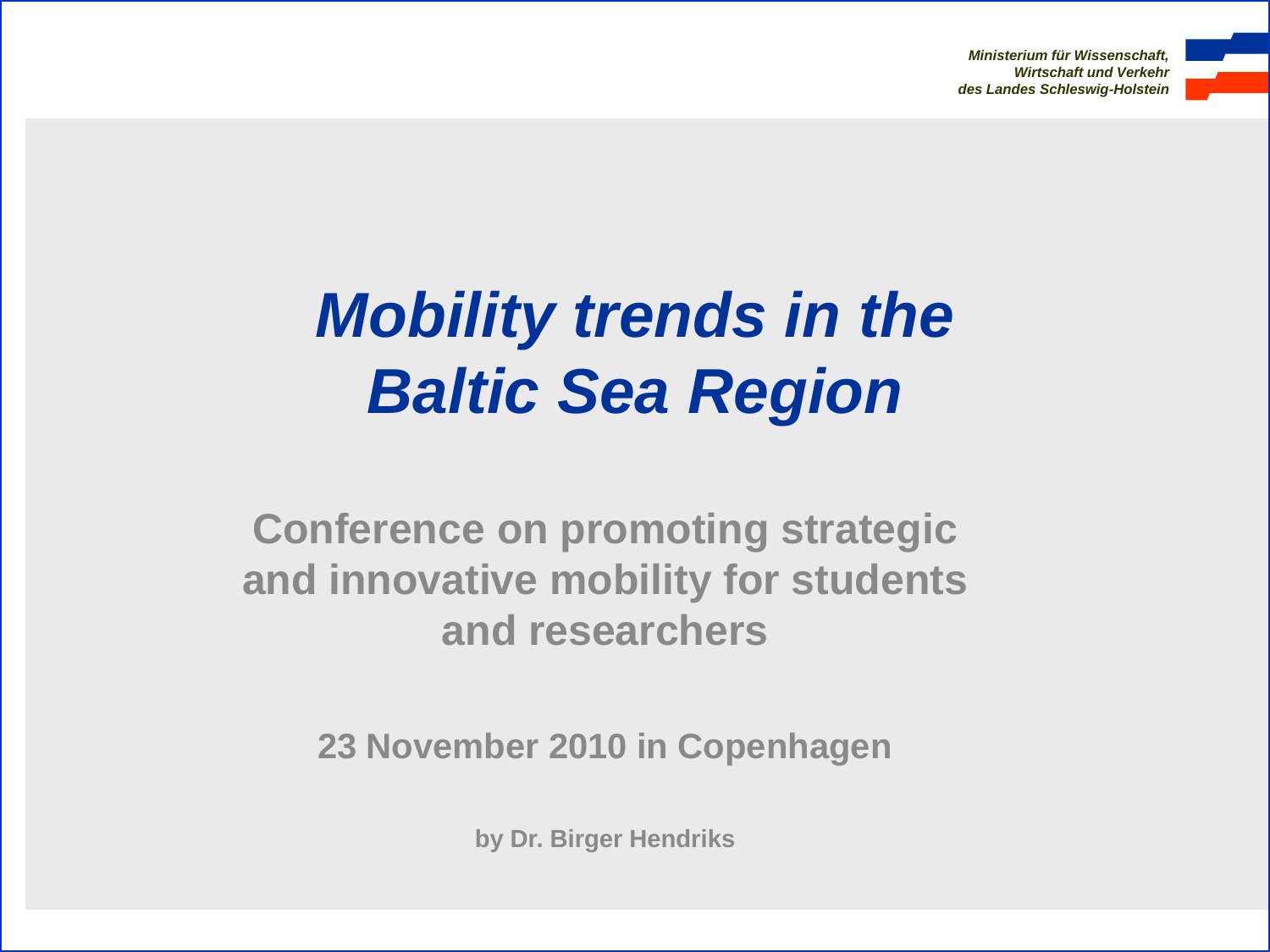



**Example 7 Forms of mobility of students and** researchers

- **Data sources and problems**
- **Mobility trends in Europe**
- ■Mobility trends in the Baltic Sea Region (BSR)
- **EMobility of researchers in the BSR**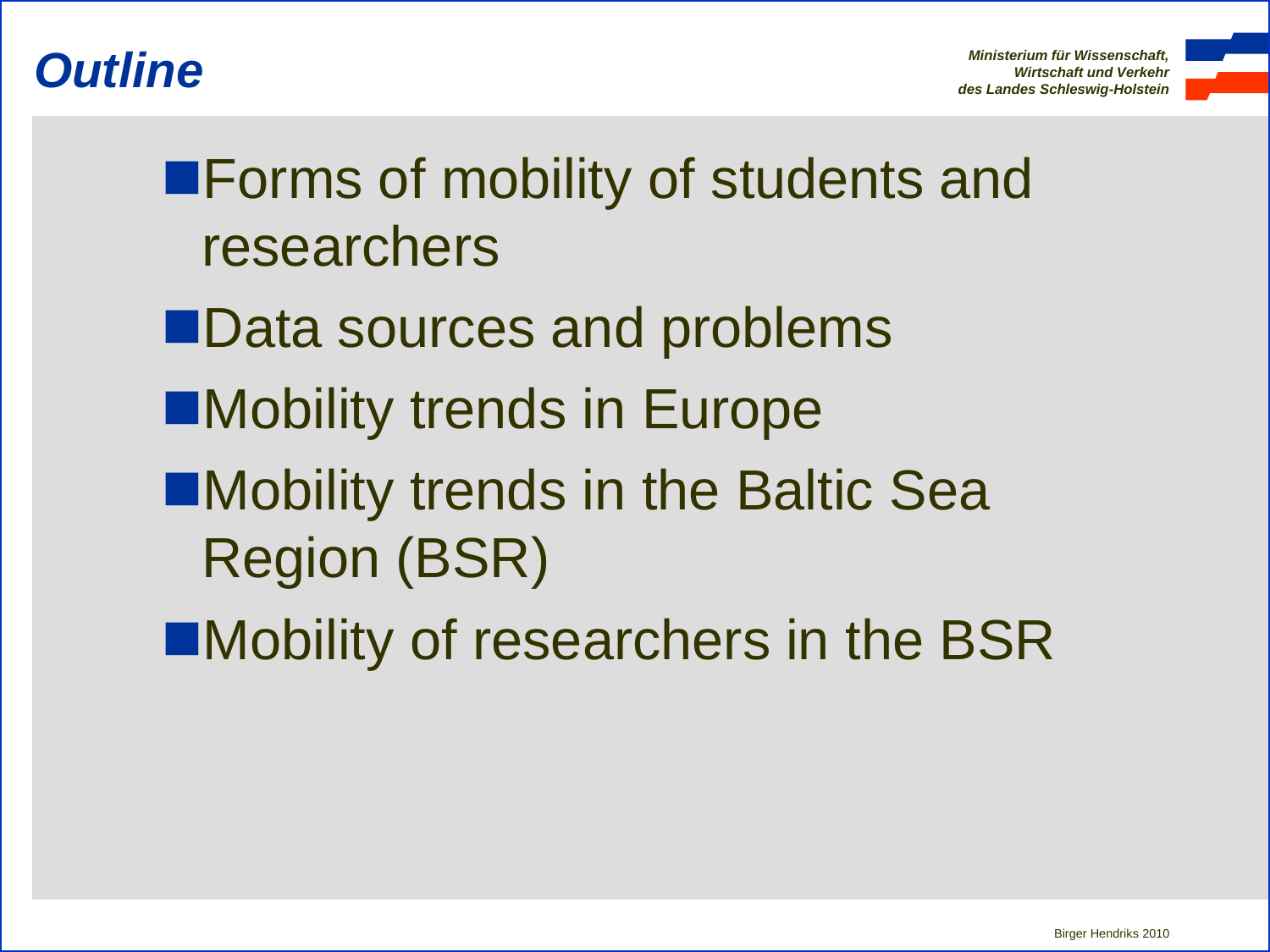## **Forms of mobility** *Ministerium für Wissenschaft, Ministerium für Wissenschaft, Ministerium für Wissenschaft,*



**For common ground: What do we mean by mobility of students?**

- **1."Credit mobility": Students study abroad for a time (one or more semesters) or go abroad for an internship and come back for graduating in their country of origin.**
- **2."Degree mobility": Students go abroad for another study (Master or PhD) after having graduated from a university in their country of origin or vice versa.**
- **3."International students": They leave their country of origin and move to another country to study (OECD).**
- **4."Foreign students": They are not citizens of the country in which they are studying (OECD), i.e. immigrants**
- **Students: we talk about 1. to 3., because "foreign students" are not necessarily mobile students**.
- **Researchers: We include analogously 2. (for PhD) and 3.**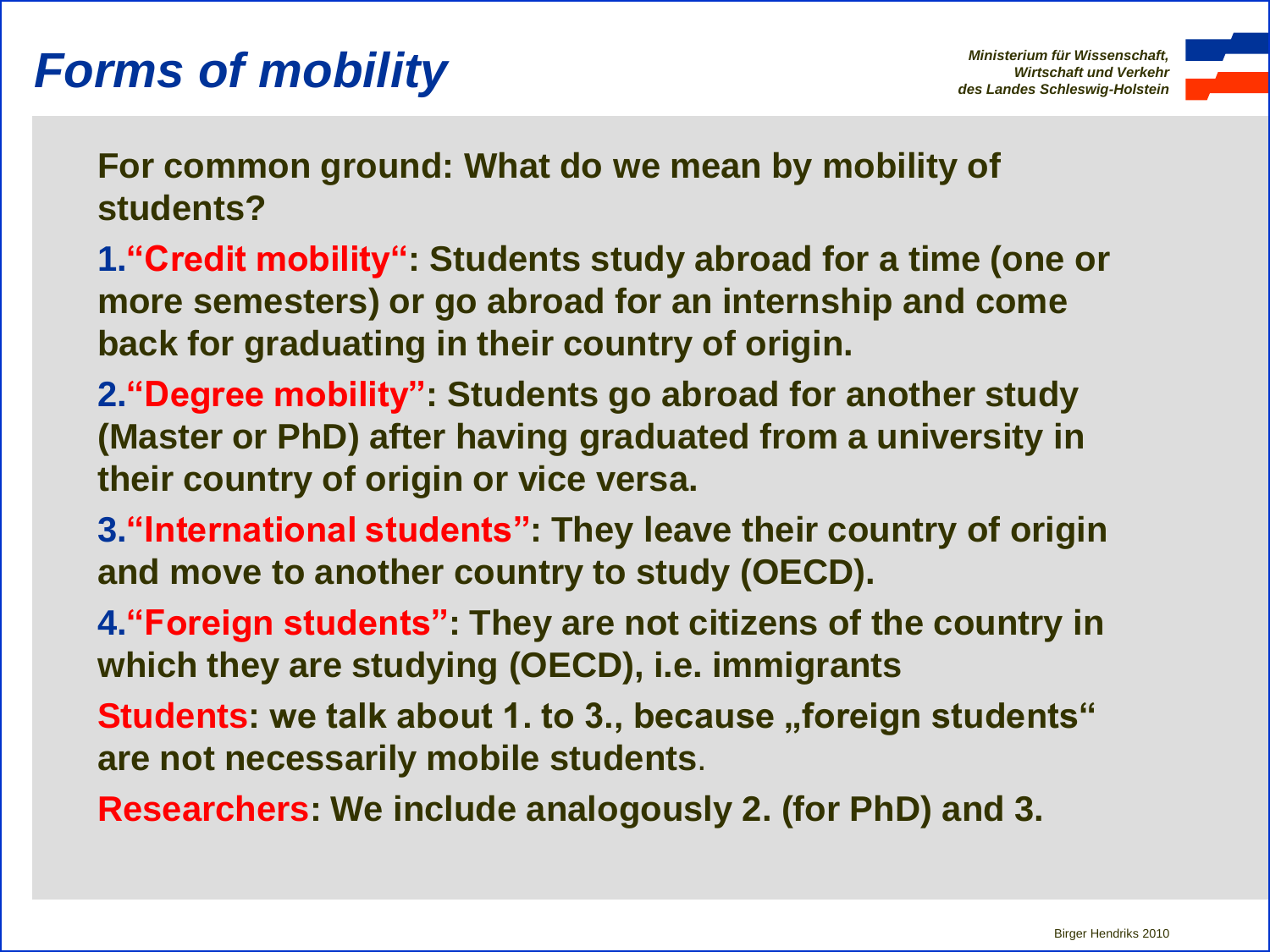### **Data sources**<br>Ministerium tur Wissenschaft, and Verkehr

*Ministerium für Wissenschaft,*



**Compatible data on all main forms of mobility not**

**available in all countries in the Baltic Sea Region** 

- **Combine several sources of data from OECD, EURODATA, Eurostat, ERASMUS, Eurydice and national data authorities.**
- **It is possible to find out trends and tendencies not exact compatible figures for all countries**



- information collected on all main forms of mobility
- information collected on some main forms of mobility only
- No information collected
- Data not available

Source: Eurydice.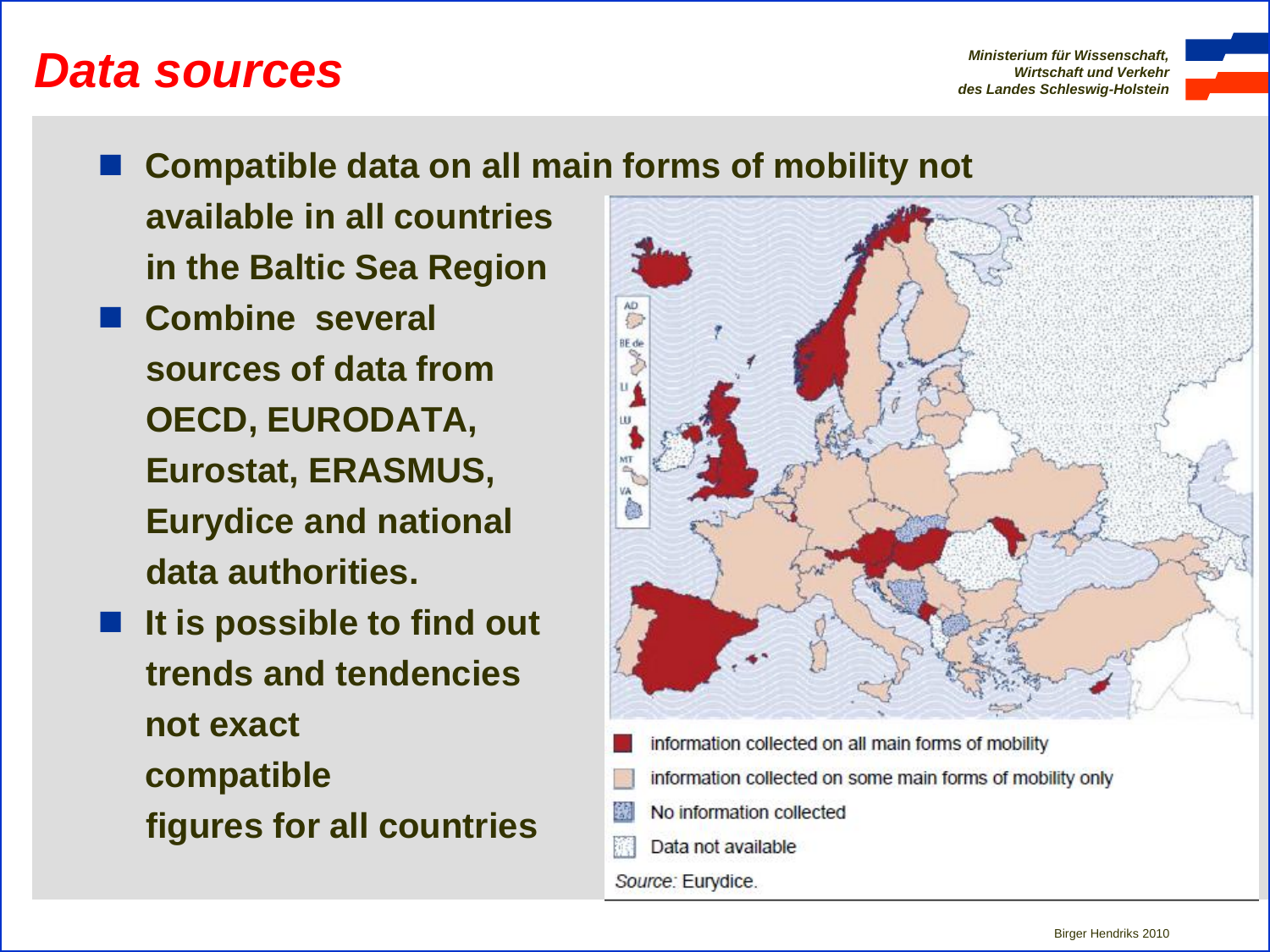## **Overall trends of student-mobility** *Ministerium für Wissenschaft,*

*Ministerium für Wissenschaft,*



- Number of international students substantially **grown up to 3,3 million worldwide in 2008, mirroring globalization of economies and societies; 11% increase on 2007**
- Students mainly come from:
	- Asia the biggest source area for international students (17,1 from China),
	- OECD countries (31 %),
- **E** Students mainly go to:
	- OECD countries (almost 80 % of international students)

**USA (19%), UK (10%), France and Germany** (7% each),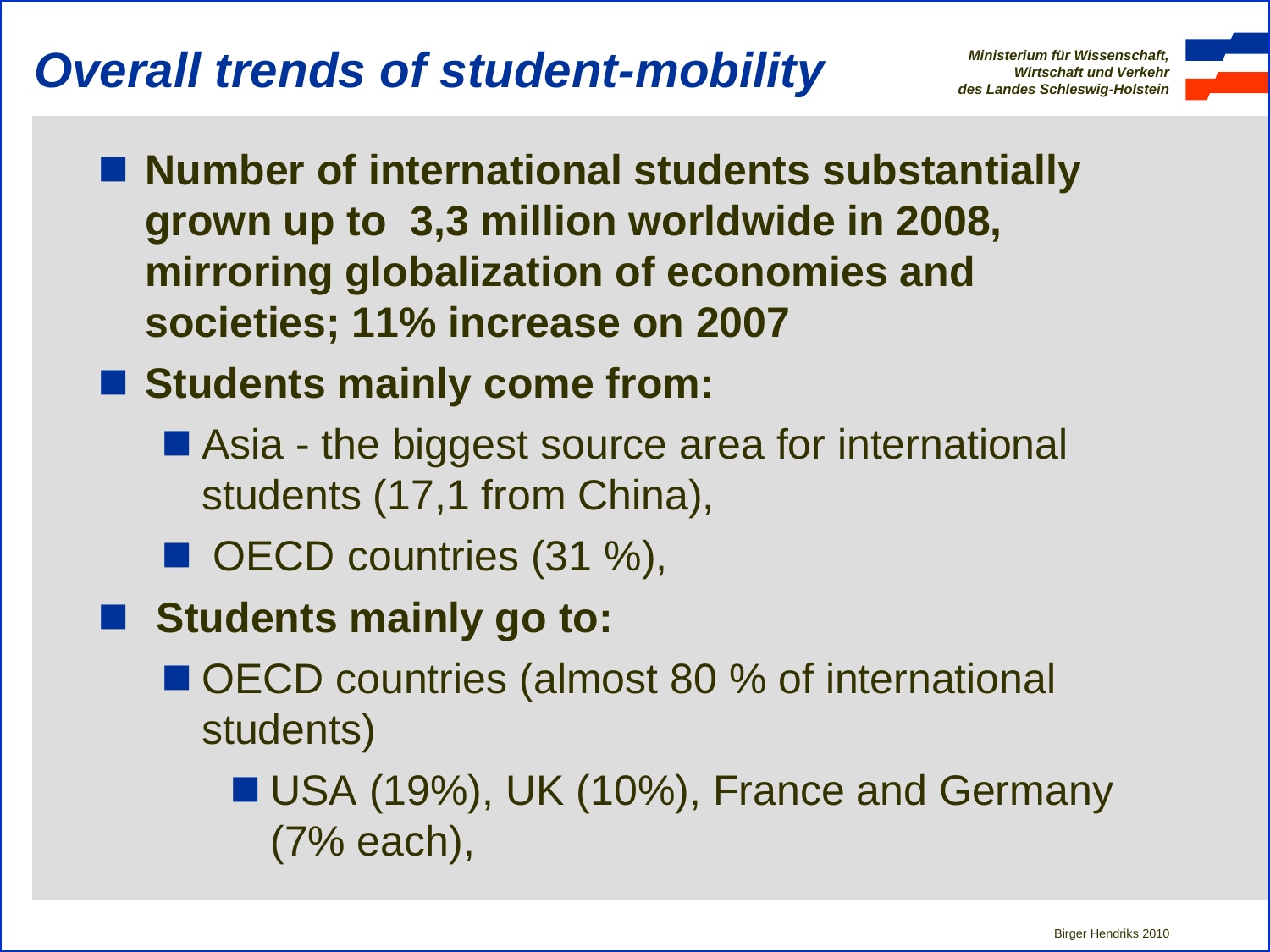# *Share of international students in country …*

*Ministerium für Wissenschaft, Wirtschaft und Verkehr des Landes Schleswig-Holstein*



Figure 1.21. Impact of international/foreign students on graduation rates in university-level education, 2008

This figure shows the percentage of international and foreign students compared with domestic students among graduates taking a first degree.



Source: OECD (2010), Education at a Glance 2010, Table A3.3, available at http://dx.doi.org/10.1787/888932310130.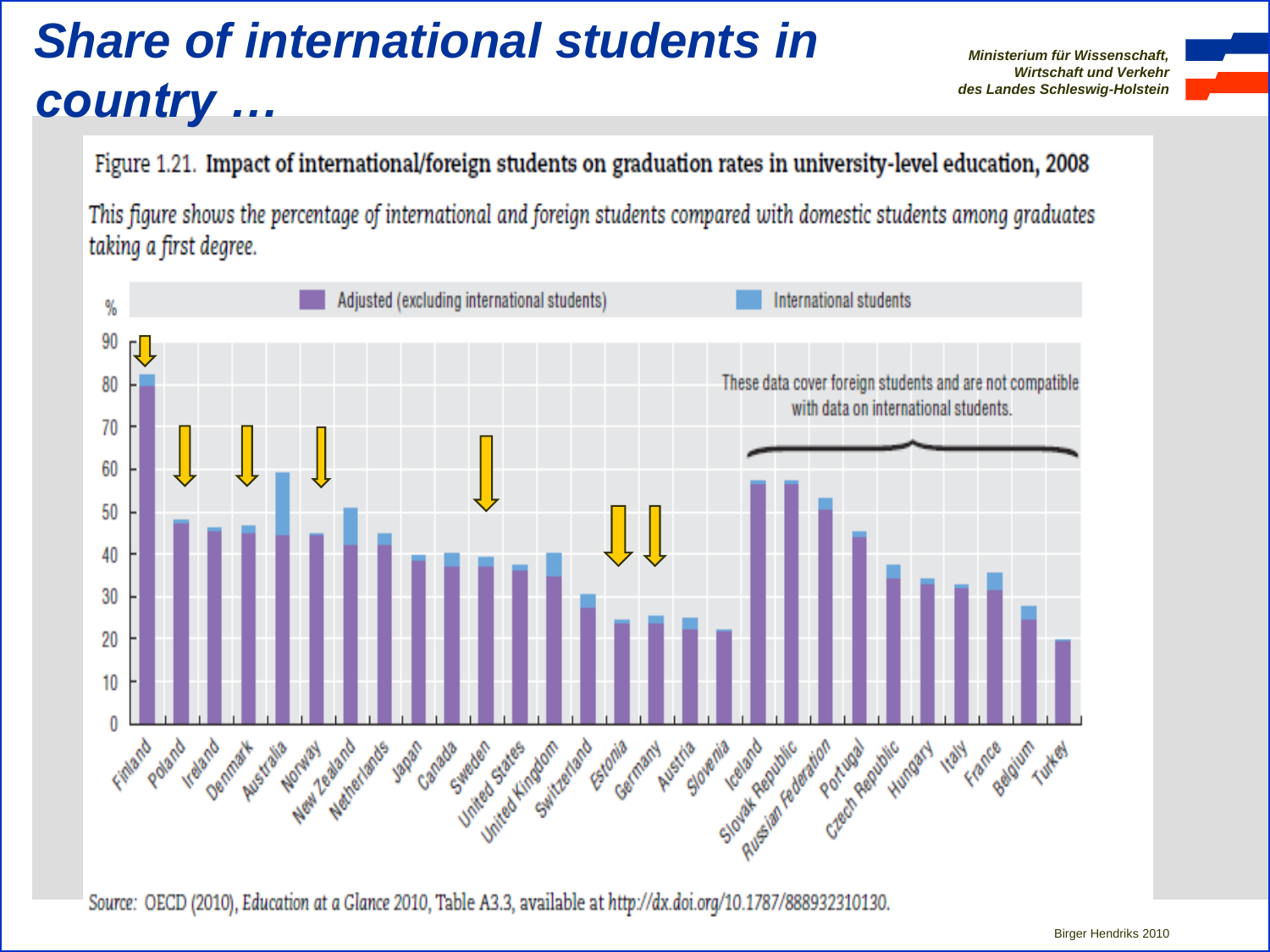### *Intern. students shares in the BSR Ministerium für Wissenschaft,*

*Ministerium für Wissenschaft, Wirtschaft und Verkehr*



#### ■ Intern. student shares 2006/07 in and from a country

|            | Internation.<br><b>Incoming %</b> | <b>Outgoing %</b> |  |
|------------|-----------------------------------|-------------------|--|
| <b>DK</b>  | 9,0 (20850)                       | 3,2 (6840)        |  |
| Est        | 3,2 (2200)                        | 6,0 (4000)        |  |
| Fin        | 3,3 (10100)                       | 3,3 (9800)        |  |
| Ger        | 11,3<br>(258500)                  | 4,3 (87700)       |  |
| Lat        | 1,1 (1400)                        | 3,7 (4700)        |  |
| Lit        | 1,0 (1900)                        | 4,3 (8500)        |  |
| <b>Nor</b> | 7,3 (15600)                       | 6,8 (13600)       |  |
| Pol        | 0,6 (13000)                       | 2,0 (41900)       |  |
| <b>SE</b>  | 10,3 (42800)                      | 4,3 (15800)       |  |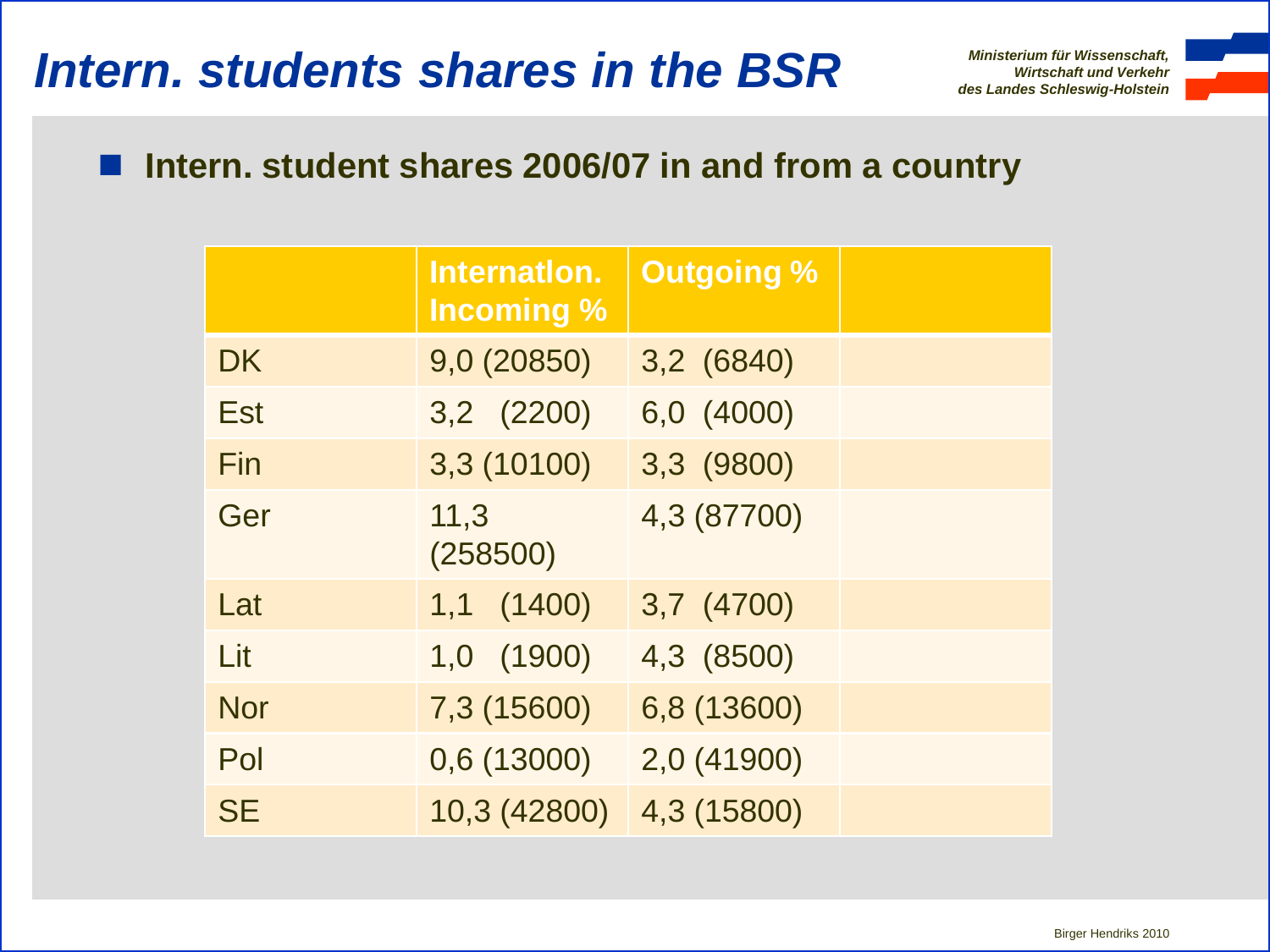#### *Erasmus students in the Baltic Sea Region in 2007/2008 and all students abroad*

*Incoming* 

*Ministerium für Wissenschaft, Wirtschaft und Verkehr des Landes Schleswig-Holstein*



| <b>Host Country</b> |           |                |                |              |                         |                |                |           |                | Outgoing \ |      |
|---------------------|-----------|----------------|----------------|--------------|-------------------------|----------------|----------------|-----------|----------------|------------|------|
|                     | <b>DK</b> | <b>Est</b>     | <b>Fin</b>     | Ge           | $\overline{\mathsf{s}}$ | Lat            | <b>Lit</b>     | <b>No</b> | Pol            | <b>Sw</b>  |      |
| <b>DK</b>           |           | 10             | 11             | 360          | 29                      | $\overline{7}$ | 10             | 70        | 33             | 30         | 560  |
| <b>Est</b>          | 50        |                | 103            | 93<br>677    | $\overline{2}$          | $\overline{4}$ | 5              | 6         | 12             | 18         | 293  |
| Fin                 | 53        | 62             |                | 599          | 24                      | $\overline{7}$ | 9              | 34        | 69             | 155        | 1012 |
| Ge                  | 690       | 78             | 1080           |              | 65                      | 71             | 118            | 780       | 649            | 2145       | 5676 |
| ls.                 | 54        | $\overline{2}$ | $\overline{4}$ | 21           |                         | $\overline{1}$ | $\overline{0}$ |           | $\overline{0}$ | 34         | 116  |
| Lat                 | 67        | 16             | 91             | 202<br>823   | 10                      |                | 64             | 24        | 38             | 45         | 557  |
| Lit                 | 255       | 20             | 219            | 332<br>1510  | 5                       | $\overline{7}$ |                | 56        | 118            | 143        | 1155 |
| <b>No</b>           | 62        | $\overline{4}$ | $\overline{4}$ | 195<br>281   |                         | 5              | $\overline{7}$ |           | 14             | 31         | 322  |
| Pol                 | 710       | 53             | 482            | 2466<br>3381 | 22                      | 52             | 137            | 153       |                | 362        | 4437 |
| <b>Sw</b>           | 62        | 10             | 15             | 360<br>391   | 3                       | $\overline{4}$ | $\overline{7}$ | 28        | 28             |            | 517  |
|                     | 2003      | 255            | 2009           | 4628         | 160                     | 158            | 357            | 1151      | 961            | 2963       |      |
|                     |           |                |                |              |                         |                |                |           |                |            |      |

Birger Hendriks 2010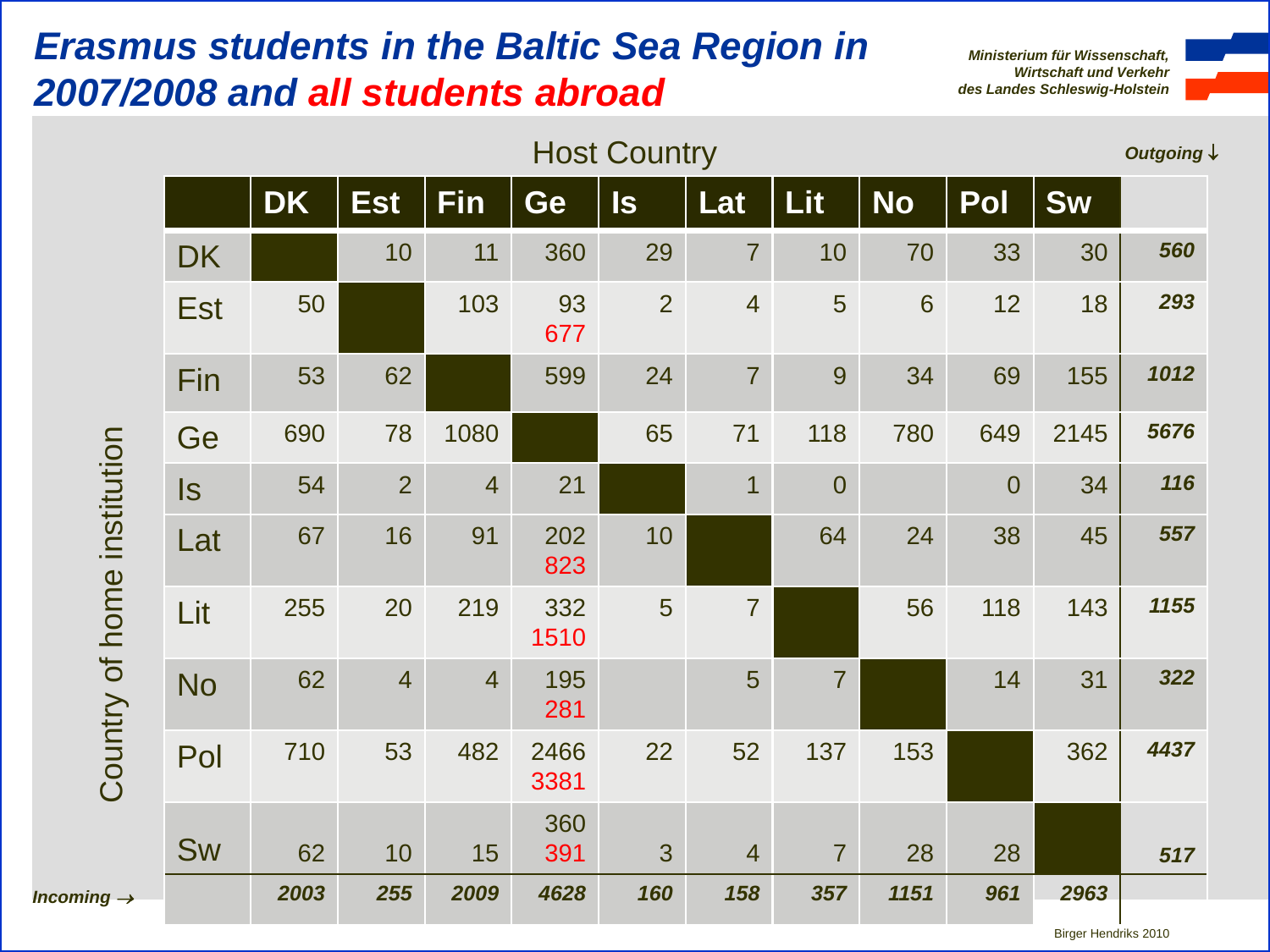

- $\blacksquare$  Numbers of international students within the BSR are relatively small except ref. to Germany and Poland
- **Example 1 Erasmus student exchange 2007/2008 more** than 28.000 students in the within BSR out of around 6 Mio. students (including Russia 15,3 Mio.). Free movers not included
- Students mobility for one or two semesters between the NORDPLUS countries has decreased substantially between 2006 and 2008; "Express mobility" has doubled in the same time. Same trend in Germany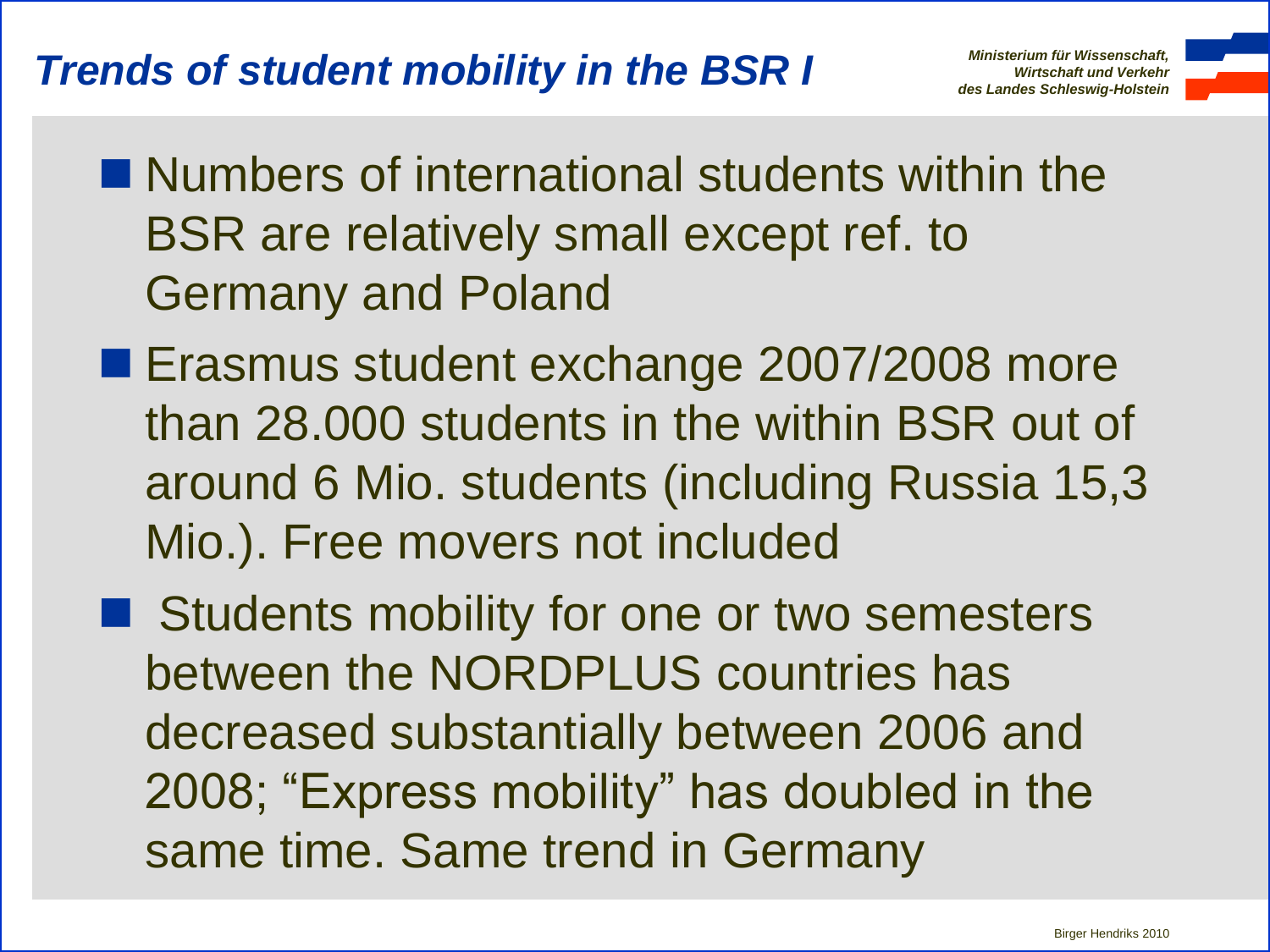#### *Wirtschaft und Verkehr Trends of student mobility in the BSR II des Landes Schleswig-Holstein*

- 
- In the western countries of the BSR the number of outgoing students is lower than the figures of incoming students
- **In Estonia, Latvia and Lithuania it used to be** the other way round; now because of the financial crisis decreasing figures of outgoing students
- Poland, Latvia, Lithuania "exporters", Germany, Finland balanced or exporter, Denmark, Norway, Sweden "importers"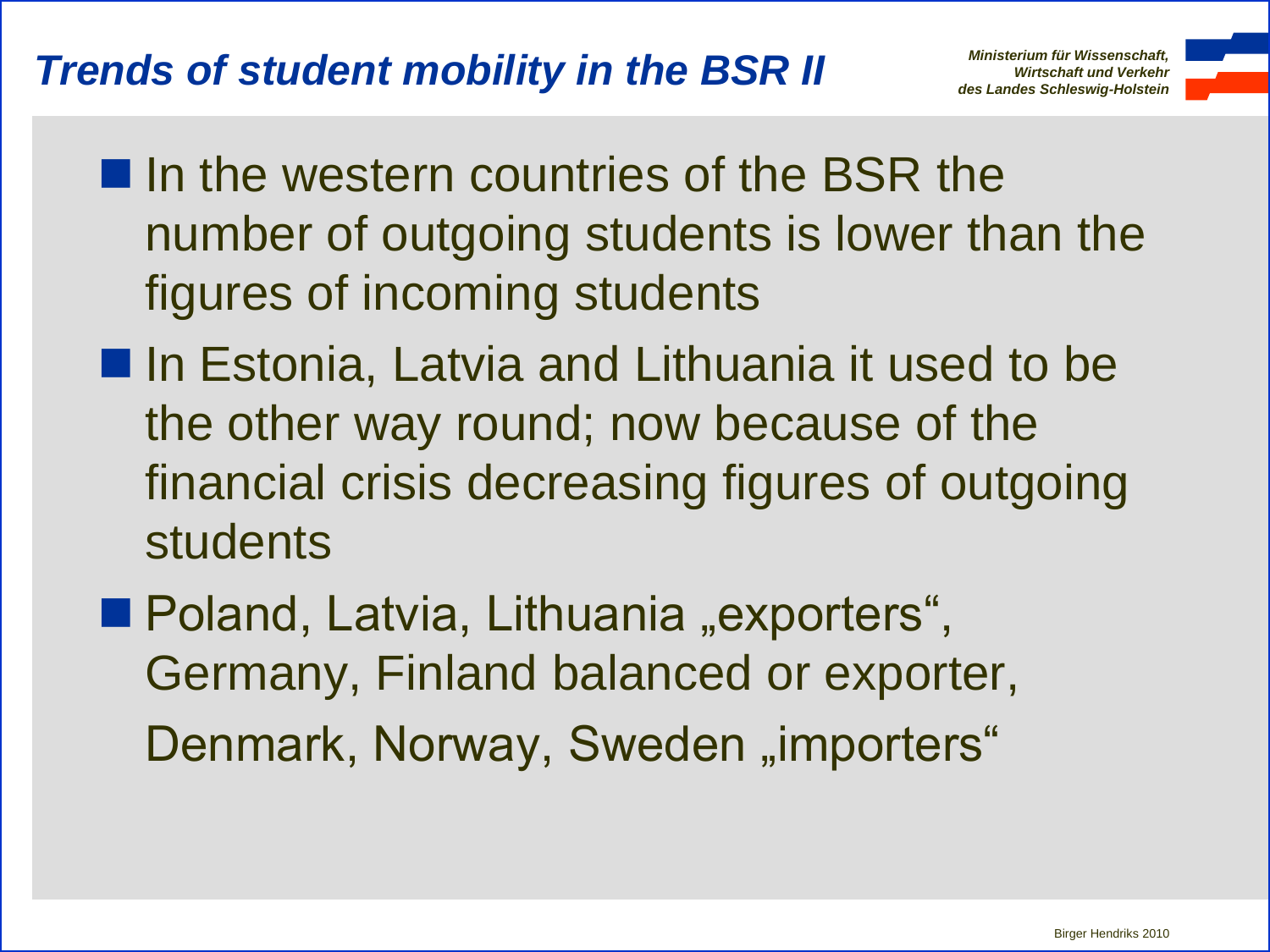#### *Trends of Researchers' mobility within the BSR*

*Ministerium für Wissenschaft, Wirtschaft und Verkehr des Landes Schleswig-Holstein*

- 
- **Teachers mobility within the BSR quite** intensive: in the NORDPLUS network about 1500 per year; difficult to get reliable data
- **In most countries more or less balanced** mobility
- Norway 30 % more outgoing teachers than incoming, Finland and Sweden about 10 % more outgoing
- Denmark, Estonia, Iceland more incomers